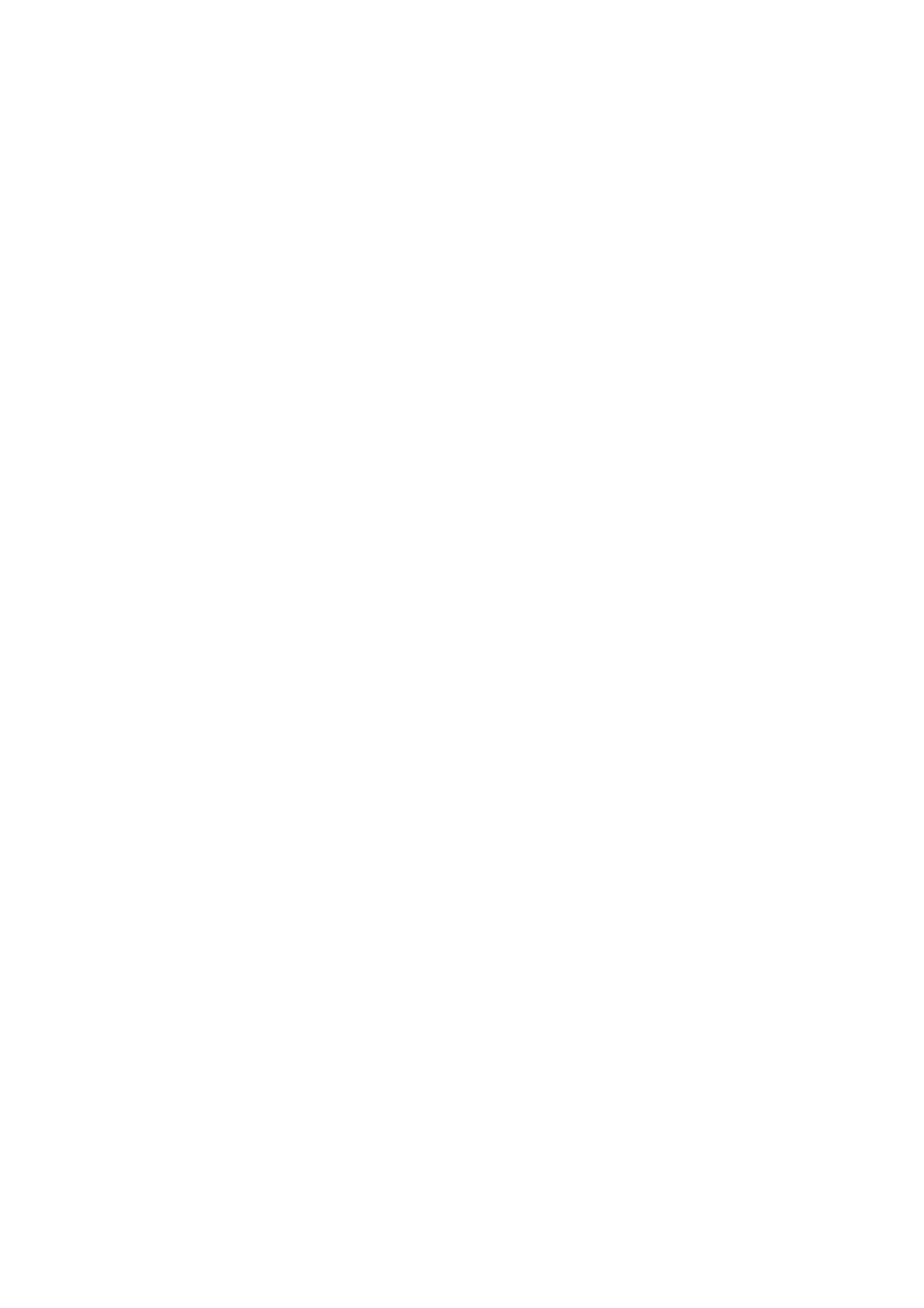**EUROPEAN UNIVERSITY INSTITUTE DEPARTMENT OF LAW**

*Denizenship and the Deterritorialization in the EU* 

**NEIL WALKER**

EUI Working Paper LAW No. 2008/08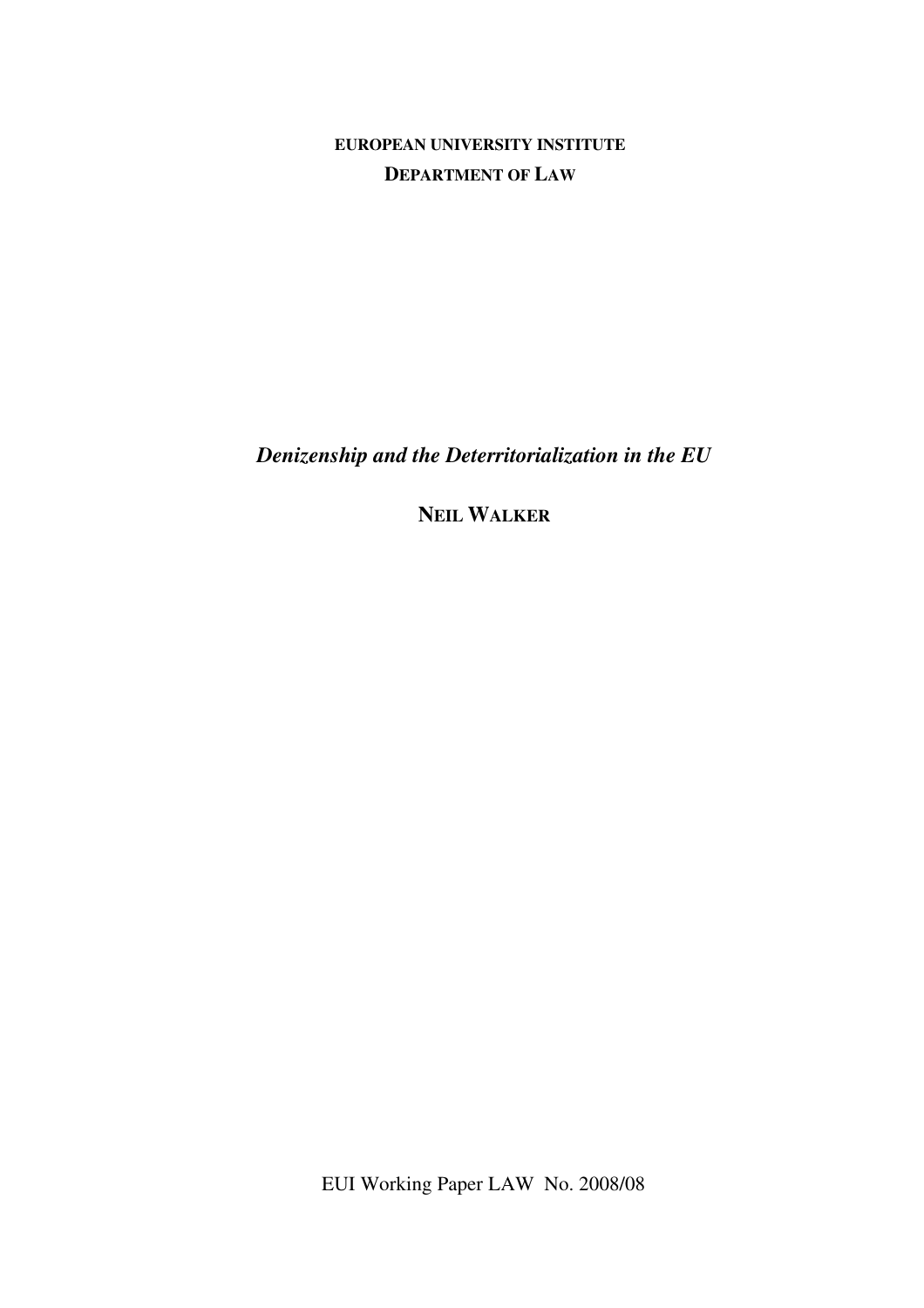This text may be downloaded for personal research purposes only. Any additional reproduction for other purposes, whether in hard copy or electronically, requires the consent of the author(s), editor(s). If cited or quoted, reference should be made to the full name of the author(s), editor(s), the title, the working paper or other series, the year, and the publisher.

The author(s)/editor(s) should inform the Law Department of the EUI if the paper is to be published elsewhere, and should also assume responsibility for any consequent obligation(s).

ISSN 1725-6739

#### © 2008 Neil Walker

Printed in Italy European University Institute Badia Fiesolana I – 50014 San Domenico di Fiesole (FI) Italy

> http://www.eui.eu/ http://cadmus.eui.eu/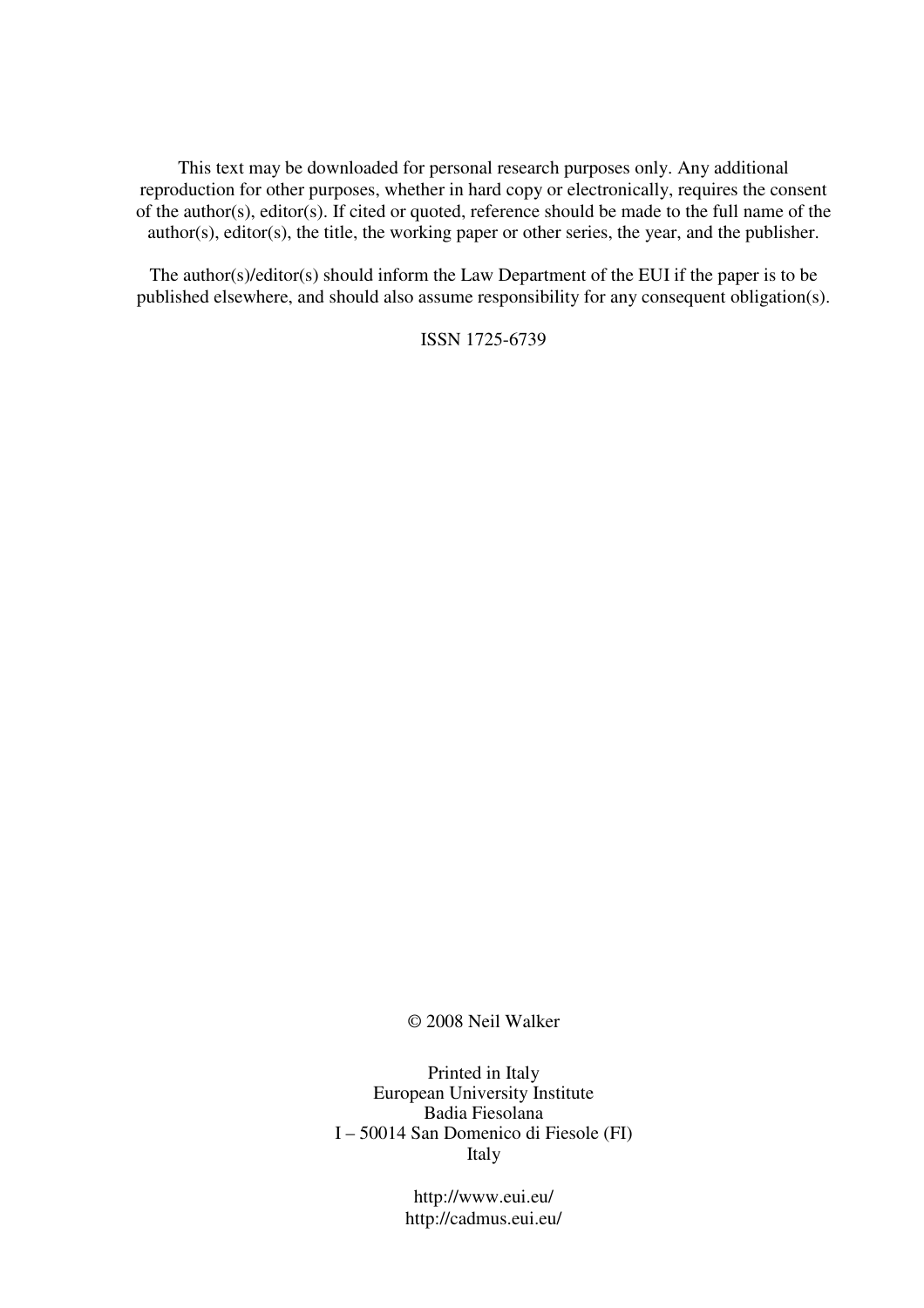## **Abstract**

The category of the denizen is becoming increasingly important in the identity politics of the EU. EU law and policy over a number of years has encouraged the development of a new hybrid status of the permanent resident who possesses many legal and social rights but lacks full political citizenship. Thinkers and politicians differ over the implications of this development, some seeing it as a temporary status on the way to full citizenship, others seeing it as a permanent sub-citizenship status, and others still seeing it as a way of moving beyond the citizenship/non-citizenship dichotomy in understanding the relationship between individuals and political communities. The paper explores this third alternative at some length, and concludes that the figure of the denizen may indeed be an appropriate archetype for imagining political community at the supranational level.

## **Keywords**

European law - European citizenship - immigration policy - identity - diversity.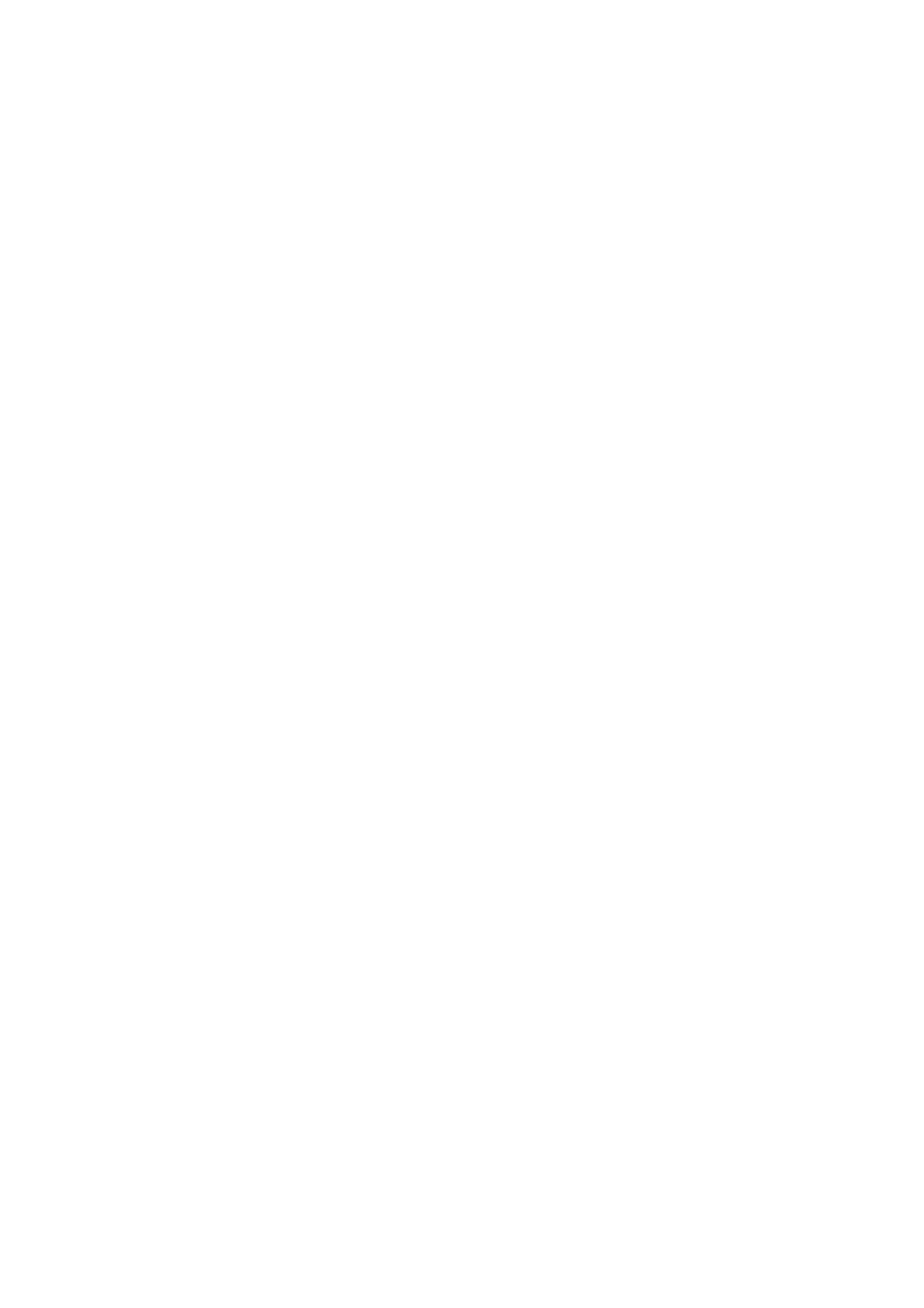## *Denizenship and the Deterritorialization in the EU*

Neil Walker

## **1. Locating the Denizen**

 $\overline{a}$ 

The concepts of *denization* and *denizenship* find their legal origins in a process of the English common law dating from the 13th century by which a foreigner could gain some of the privileges of an English subject through the operation of the royal prerogative, including the right to hold land. Common law denization fell into disuse when statutory mechanisms began to develop for the naturalization of putuative subjects who were born neither within national territory nor to parents who were already full subjects, although at the same time denizenship acquired new statutory meanings complementary to the naturalization process. For example, in the English Settlement Act of 1701 the term denizenship was used to describe naturalized foreigners who remained excluded from appointment to certain public offices.

From the beginning, therefore, the idea of a denizen, like the *metic* of the classical Greek city state, was intended to capture the situation and status of someone who was neither citizen nor non-citizen. For the most part, the idea developed within a context of migration and residence, and indeed the broader non-legal meaning of denizen remains that of resident or dweller. Yet the term has also from time to time been used of other 'half-way' situations where socially accredited position and the entitlements associated with that position are neither fully present nor entirely absent, such as that of free blacks prior to the abolition of slavery in the United States.

The residence-based meaning is the one that has dominated in current academic, legal and politcal discourse. When the Swedish politcal scientist Thomas Hammar reintroduced the term in the context of contemporary Europe,<sup>1</sup> he was referring to the situation of migrant workers who came to Western and Northern Europe from the 1960s onward in order to find employment or protection and who stayed to become long-term residents. These immigrants typically came to enjoy a full set of negative freedoms, including free access to the labour market, and they also gradually acquired a reasonable level of positive social security rights, limited political participation rights, and protection against sudden expulsion from the country. Yet, crucially, the development from mid-century onwards of this catalogue of rights in the states of Western Europe, and increasingly through international organisations such as the Council of Europe and

<sup>&</sup>lt;sup>1</sup> T. Hammar, "Legal Time of Residence and the Status of Immigrants," in R. Baubock (ed.) *From Aliens to Citizens. Redefining the Status of Immigrants in Europe,* (Vienna: European Centre, 1994) pp. 187- 198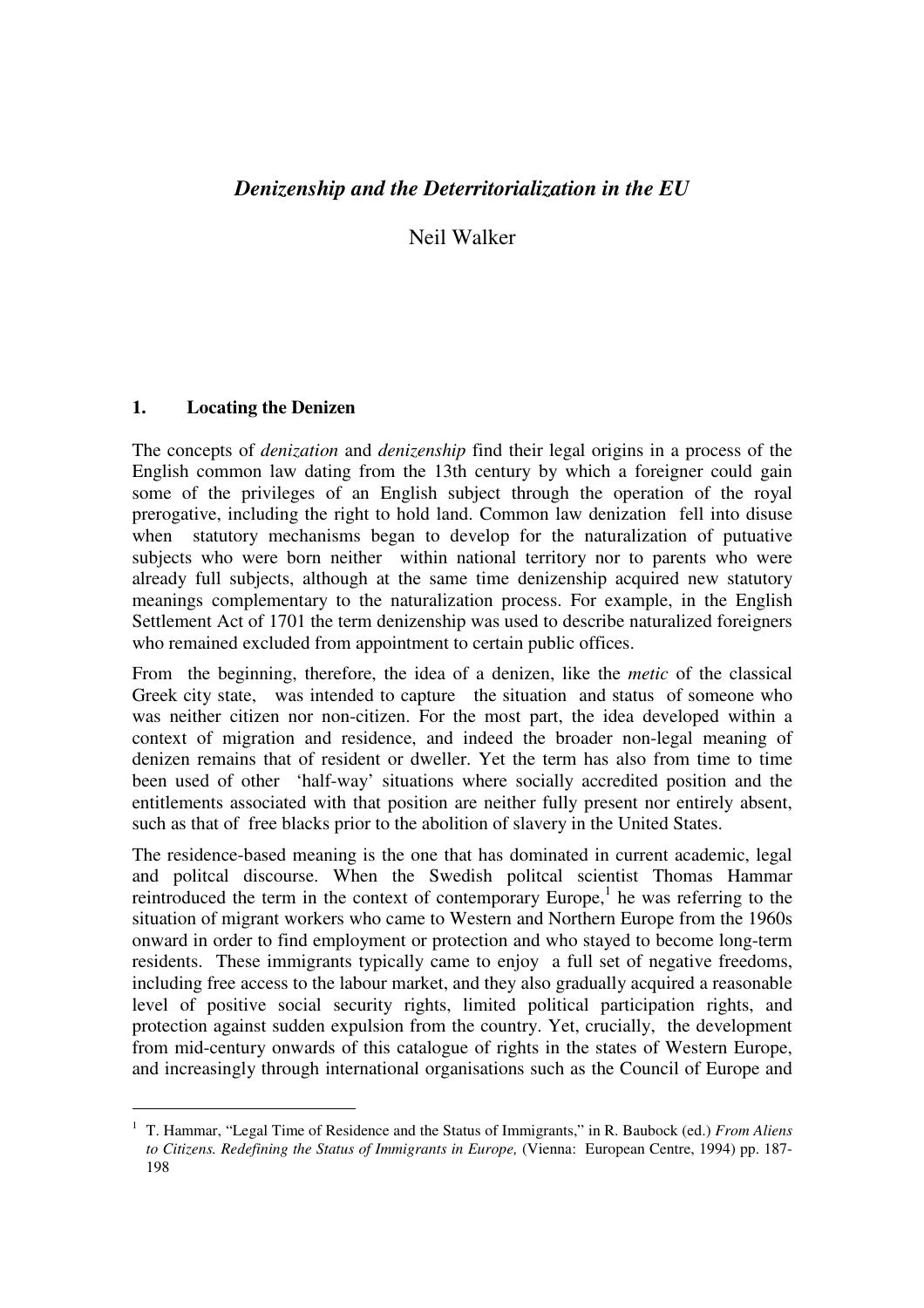supranational organisations such as the EU, was not and has never since become conceptually linked to the acqusition of citizenship through any of the obvious avenues, of which we may identify four. In brief, denizenship has been understood and treated (i) neither as an *incident* of citizenship, (ii) nor as fully *constitutive* of citizenship (iii) nor as *tantamount* to citizenship, (iv) nor even as having the acquisition of citizenship as its designated or probable *terminus*.

The purpose of the present paper is to explain and pursue why this renewed understanding of denizenship – as something proximate to but stubbornly irreducible to our conventional understandings of citizenship - is such a suggestive concept both for those interested in the relationship between the law and politics of migration at a point when the categorical background against which we understand the movement of populations is in flux, and more generally, for those concerned with the making and sustaining of democratically warranted political community in the context of a contemporary multi-tiered Europe. The basic answer is a simple one, even if it soon becomes more complicated. The idea of denizenship, of a form of stable association with the polity other than through the medium of citizenship, breaks or at least tests the frame of our traditional understanding of membership of political community, with all that that implies in terms of rights and obligations, participation and belonging. It is an 'in-between' concept,<sup>2</sup> one that challenges the series of binary oppositions  $-$  not just citizen/alien but also insider/outsider, national/international, territorial/extraterritorial, domestic/foreign, franchised/disenfranchised - that organise and reflect the political imaginary of the Westphalian system of states. In particular, it disturbs the classical idea of statehood and national citizenship as involving a form of political organisation based on certain exclusive and exclusionary, and so also mutually exclusive and mutually exclusionary properties; namely membership, territorial jurisdiction and political authority.

What is more, denizenship has various advantages over other 'in-between' putatively frame-breaking concepts. It speaks, like the concept of citizenship itself, in three registers, objectively, subjectively and inter-subjectively. It refers; objectively, to a bundle of rights and correlative obligations; subjectively, to a form of self-identification and, inter-subjectively, to a mark of social recognition. It also speaks to the interrelationship between these three registers, and so in the round to a *social status*. It thus holds an explanatory and performative edge over other concepts which lack this particular and comprehensive combination of references and resonances. Unlike more abstract or more general terms like 'cosmopolitan' or 'migrant' it is grounded, through its articulation of an objective bundle of rights and obligations, in practical reason – it has immediate action-consequences. Unlike institutional terms such as 'postsovereignty' or 'supranationalism', it speaks directly to the subject and to the transformative potential inherent in the 'double shift' in her self-recognition and recognition by others.

In turn, the combination of practical significance and the potential for altered self- and other-recognition, together with its basic transgressive 'in-betweenness,' helps account for the open-ended social and political potential of denizenship. It cannot readily be assigned to any teleological chapter within the Westphalian narrative – to any familiar

<sup>&</sup>lt;sup>2</sup> H. Oger, "'Residence' as the new additional inclusive criterion for citizenship" (2003) 5 *Web Journal of Current Legal Issues*.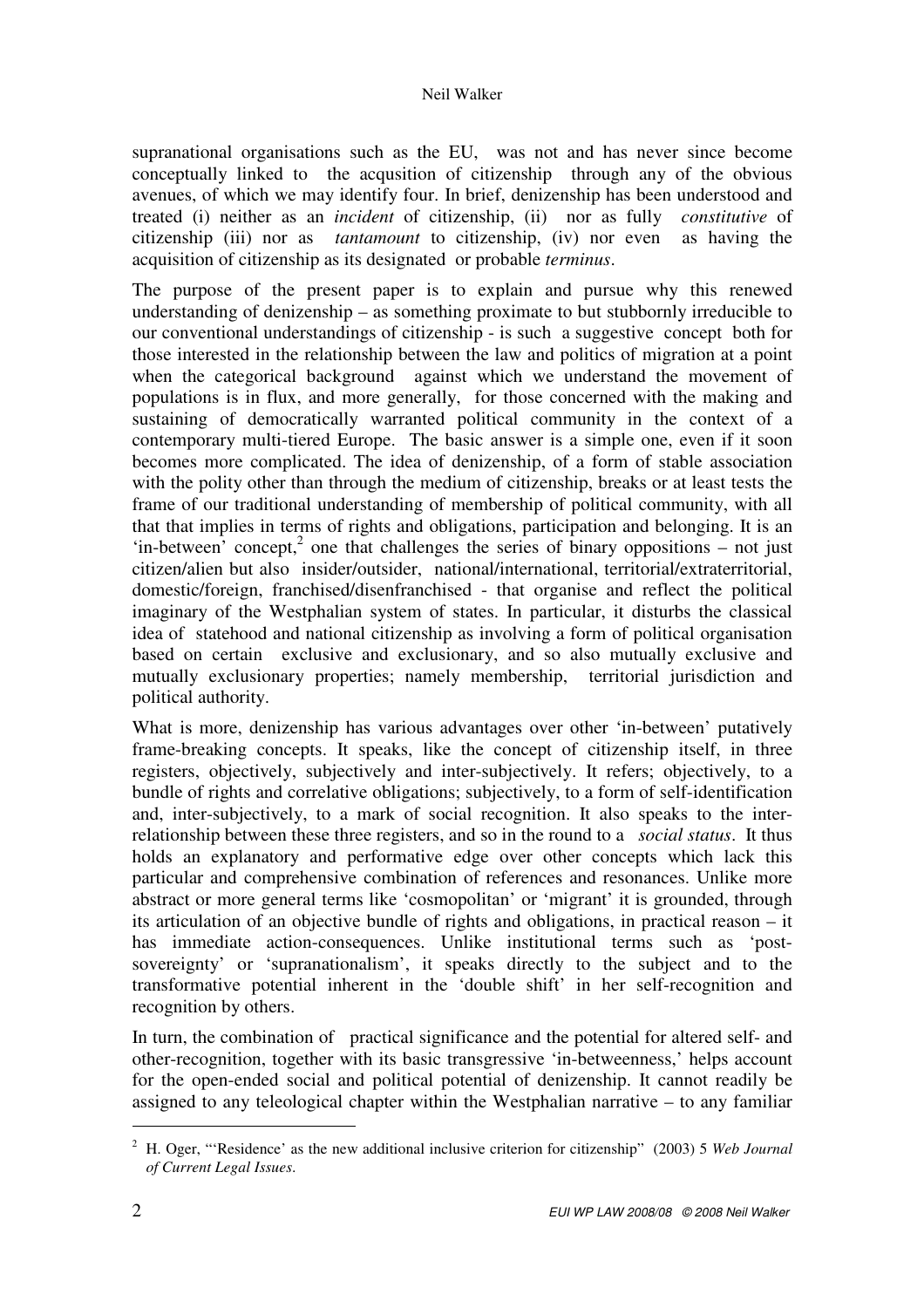story of means and ends. By the same token, however, it inhabits the same ideological and authoritative spaces as more traditional Westphalian narratives and power structures, and both competes and mingles with them. Accordingly, denizenship has an indeterminate, and potentially deeply contested significance. One set of tensions and contestations concerns the perennial pressure to reduce and return it to the binary Westphalian logic – either to fast-forward denizenship to citizenship or to rewind it to alienship. Another, though closely intersecting set of tensions and contestations concerns the elusive terms of any possible transcendence of the Westphalian frame. In what follows, I will try to demonstrate how this compound set of tensions unfolds through mapping the variety of possible trajectories of denizenship. Thereafter, the problems and opportunities that flow from this are resituated in the volatile polityconstitutive politics of today's EU.

## **2. Trajectories of Denizenship**

In seeking to grasp the referential range of the denizenship idea we can make a useful preliminary distinction between those conceptions of denizenship that are reducible to the basic paradigm of the nation state and those that seek a new political imaginary which goes beyond that paradigm. Here, we may draw upon Will Kymlicka's distinction between 'taming' and 'transcending' liberal nationalism. 3 According to Kymlicka, recent developments in the law and politics of membership in the EU can be read in different ways, but for him the key battleground remains within the framework of the liberal national project. He points to the fact that many rights which we typically understand as part and parcel of national citizenship – including residence rights, liberal freedoms and some social rights and political rights, have become gradually "unbundled"<sup>4</sup> from citizenship He then draws a distinction between what we might call a 'tiered membership' model and a 'proto-citizenship' or 'emergent citizenship' model for understanding the position of the denizen as holder of these unbundled rights. Under the first model, unbundling is the cue for vertically differentiated (i.e., more or less, unqualified or qualified) membership of the polity, while under the second, which he favours over the first, unbundling is just a phase in a process which – to return to an earlier formulation – has as its *terminus* the "rebundling" of these rights "in the form of full and equal citizenship within the framework of liberal nationhood."<sup>5</sup>

On the other 'transcending' side of Kymlicka's divide, we can begin to trace a variety of alternative trajectories of denizenship. We can do so by parsing the Westphalian frame of national citizenship into its various components, and asking which element or combination of elements of the frame is the focus of challenge. To recall, the Westphalian model of citizenship is premised on three different aspect of exclusivity and mutual exclusivity, and thus of exclusion and mutual exclusion – namely of membership, of territorial jurisdiction and of political authority. Adapting a distinction

<sup>3</sup> See e.g. W. Kymlicka, "Liberal Nationalism and Cosmopolitan Justice" in R. Post (ed) *Another Cosmopolitanism* (Oxford: OUP, 2006) pp. 128-46.

<sup>4</sup>  *Ibid.* p. 138.

<sup>5</sup>  *Ibid.* p. 139.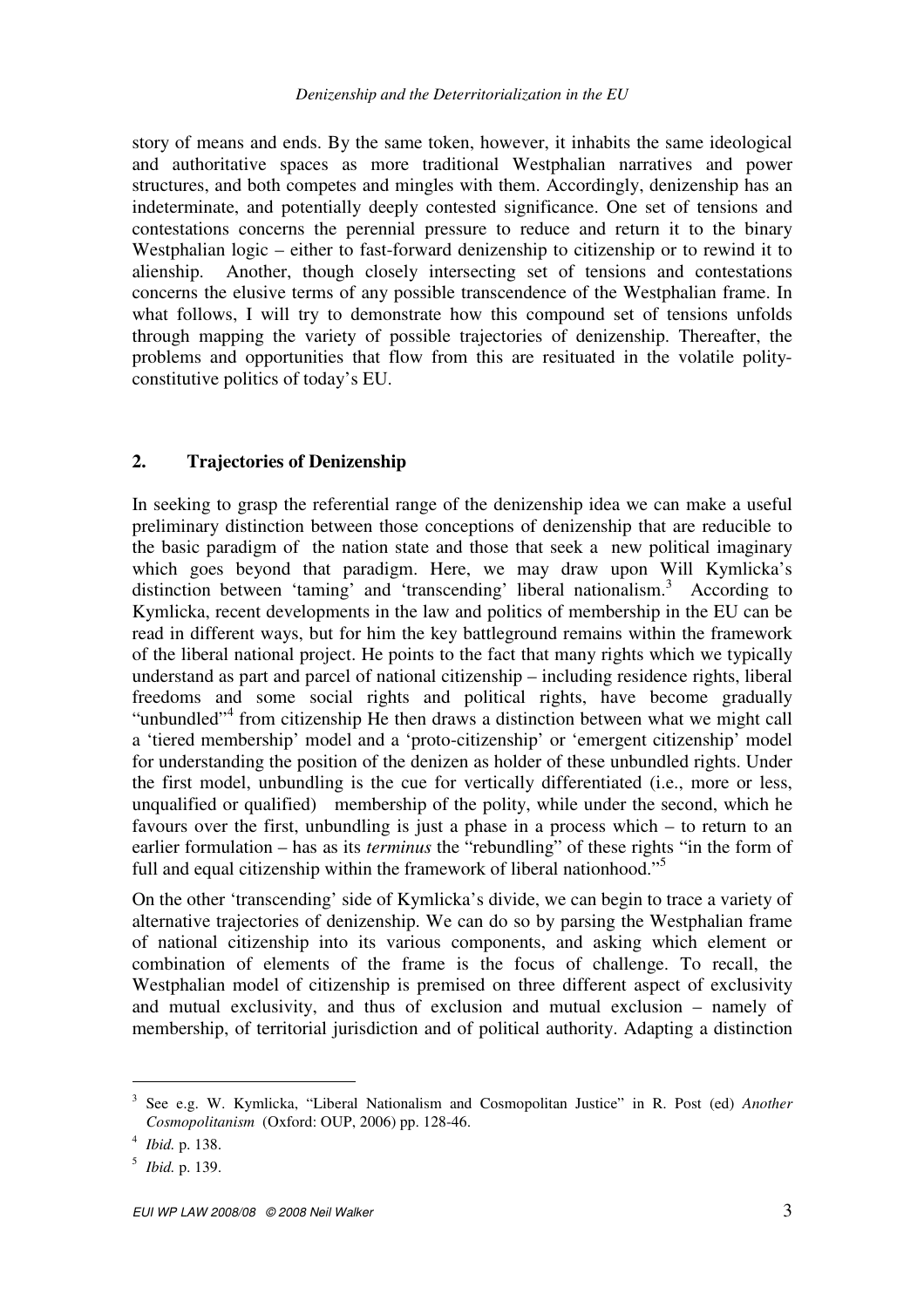drawn by Dora Kostakopolou,<sup>6</sup> we may differentiate between 'transnational membership' and 'postnational membership' models depending on whether just the first or all three of these elements of exclusivity is challenged

According to the 'transnational membership' model developed by writers such as Rainer Baubock,<sup>7</sup> intensified transnational migratory movement and greater interaction between national societies creates more porously bordered societies. An increasing number of individuals develop attachments and make investments in more than one national society, whether simultaneously or consecutively. It follows that, however gradually and unevenly, these societies, while retaining exclusive or dominant political authority and jurisdiction over persons within their territory, become more receptive to the idea of those mobile individuals possessing and acquiring membership rights and status in more than one polity. At one pole lies the status of 'dual citizenship', but short of that high-point of plural recognition we can observe all sorts of positions and combinations of positions on the denizenship continuum.

According to the 'postnational membership' model developed by writers such as Yasemin Soysal,<sup>8</sup> not only is membership no longer mutually exclusive, but the exclusivity of territorial jurisdiction and political authority is also increasingly challenged. In particular, the EU offers a model of supranational authority and jurisdiction, as well as a model of membership, which speaks to a more general deterritorialization of political community. What is more, other and sub-state rather than super-state levels of local (city, regional or national) membership, territory and authority are also relevant here in eroding the state-centred structures of mutual exclusivity. Indeed, in the EU context the sub-state and supra-state level may be understood not merely as complementary but also as mutually reinforcing challenges to the citadels of exclusive state prerogative.<sup>9</sup>

Ideas of postnational *citizenship* – and in particular EU citizenship with its necessary and sufficient grounding in national citizenship<sup>10</sup> and its address to a supranational polity with territorial jurisdiction and authority that overlaps that of the member states, also attract much academic and political attention here.<sup>11</sup> Again, however, citizenship provides only one model, and an extreme one, with a whole range of other positions on the denizenship continuum also available. Indeed, it is arguable that, particularly through Directive  $2003/109$  EC,<sup>12</sup> the most significant developments in the

<sup>6</sup> D. Kostakopoulou, "Thick, Thin and Thinner Patriotisms: Is This All There Is?" (2006) 26 OJLS 73- 106, at 83.

<sup>7</sup> See e.g. R. Baubock *Transnational Citizenship* (Aldershot: Edward Elgar, 1994). The direction of Baubock's subsequent work is very much towards the 'postnational membership' model discussed in the text below. See e.g. R. Baubock, "Political boundaries in a multilevel democracy" in S. Benhabib and I. Shapiro (eds) *Identities, Affiliations and Allegiances* (Cambridge" Cambridge University Press, 2007)

<sup>&</sup>lt;sup>8</sup> Y. Soysal "Changing Parameters of Citizenship and Claims-Making: Organised Islam in European Public Spheres (1997) 26 *Theory and Society* 509-527;

<sup>&</sup>lt;sup>9</sup> See e.g. S. Tierney, "Reframing Sovereignty: Sub-State National Societies and Contemporary Challenges to the Nation-State" (2005) 54 ICLQ 161-83.

 $10$  Art. 17 EC Treaty.

<sup>&</sup>lt;sup>11</sup> The literature is massive. For a recent overview, see the Special Issue of the *European Law Journal* on *EU Citizenship;* Vol. 13(5) 2007, edited by Samantha Besson.

<sup>&</sup>lt;sup>12</sup> OJ 2004 L 16/44.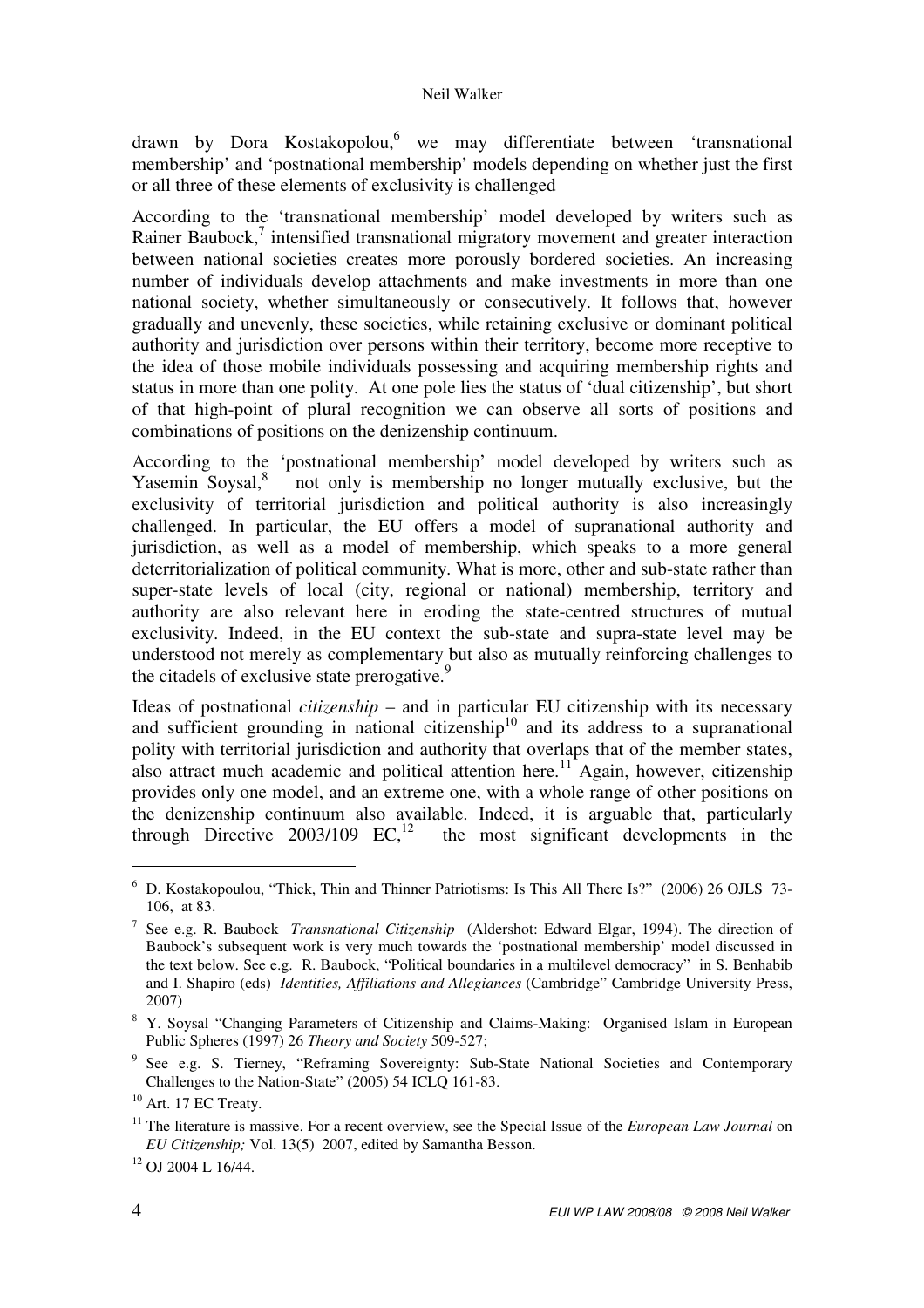membership politics of the EU in recent years have been as regards long-terms third country residents with neither Member State national nor (it follows) European supranational citizenship – a category which clearly falls within the denizenship definition. The grant of long-term resident status to third country nationals with five years of lawful residence in a Member State, together with a whole range of other rights and protections more or less equivalent to those of national citizens including the right to work and to study, marks a significant if still limited watershed in a protracted politics of recognition. In this regard, it arguably outstrips anything achieved in the same period at the level of European supranational citizenship. Indeed, since the European citizenship term was coined in the Maastricht Treaty in 1992 (and modestly refined in the 1997 Amsterdam Treaty) to formalize existing mobility rights and to supplement these with a menu of political rights including the right to stand and vote in local and European (but not national) elections, with the exception of an incremental ECJ-inspired strengthening of the scope and financial security of mobility and residence rights,<sup>13</sup> little more has been achieved by way of systematic improvement of the membership rights of EU supranational citizens living or travelling in EU countries other than those in which they are national citizens.<sup>14</sup> What is more, quite apart from the sharper transformative edge of legal developments within the third-country denizen category, demographic factors mean that the net impact of changes in the standing of denizens is greater than the changes affecting the second-country European citizen category. In the EU of today, after all, it is estimated that of the 5% or so of residents who do not possess citizenship of the state in which they live, more than twice as many  $(3.4\%)$  have third country denizen status than  $(1.6\%)$  possess EU citizen status.

Beyond transnational and postnational membership models of the relationship between denizenship and political community we can, finally, also locate on the liberal nationalist-transcending side of the divide a host of positions tending towards what we might, somewhat provocatively, call a 'post-membership' model.<sup>15</sup> The key to this is not the redundancy of territorially located and enduringly authorized political communities. Short of a comprehensive cosmopolitan vision, distinct if increasingly overlapping political communities will remain situated in a particular space and in a particular time. Rather, it involves the decreasing salience of the very idea of membership of a political community. That is to say, if we think of the three factors which make up the social status (citizen, denizen or alien) which marks the relationship with political community within the current political imaginary, namely the bundle of rights and obligations, the self-understanding, and the recognition by others, under the post-membership model these are, or should be, decreasingly mediated through an idea of membership. The rights (and obligations) associated with presence and dwelling may be more accessible, either without a membership card or with one increasingly easily acquired (perhaps through brief residence). The sense of membership may become less

 $13$  For a discussion of recent case-law, see F. Jacobs. "Citizenship of the European Union – A Legal Analysis" (2007) 13 ELJ 591-610.

 $14$  On the highly uneven record of the EU member states in implementing or extending the Treaty voting rights, see J. Shaw*, The Transformation of Citizenship in the European Union: Electoral Rights and the Restructuring of Political Space* (Cambridge: CUP, 2007).

<sup>&</sup>lt;sup>15</sup> Authors I would locate here in terms of their general focus, though they themselves might well not endorse the 'post-membership' label, include Kostakopoulou n6 above; see also her "European Union Citizenship: Writing the Future" (2007) 13 ELJ 623-646;. S. Benhabib, "Another Cosmopolitanism" in R. Post (ed) n3 13-80; S. Sassen, *Territory, Authority, Rights* (Princeton: PUP, 2006).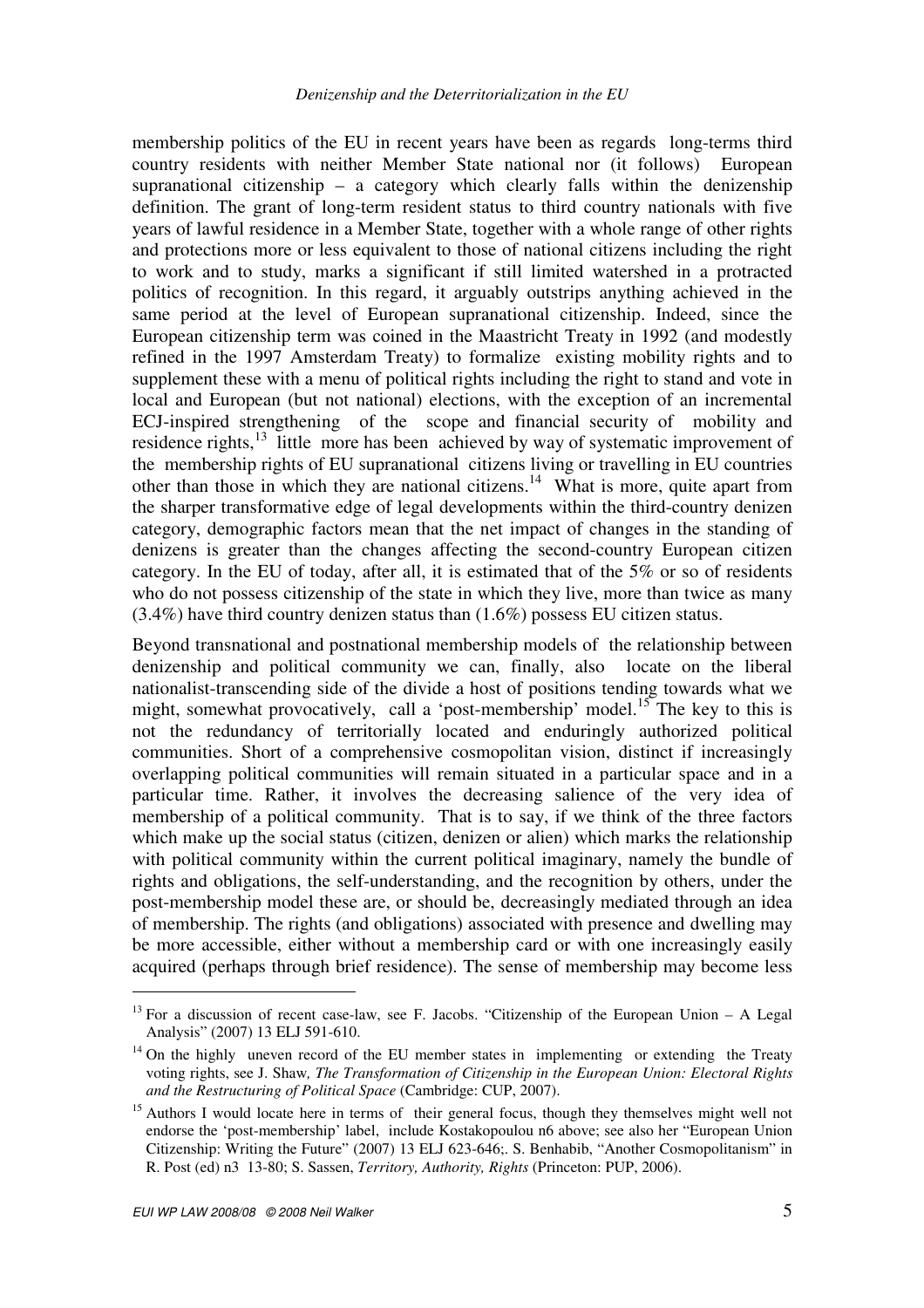tied to the broader practical identity of the resident right-holder. And finally, the affirmative recognition of the member *qua* member by other members and, equally, the pejorative recognition of the non-member *qua* non-member by members, and the associated conveyance of symbolic capital or deficit, may gradually diminish or dilute.

Overall, then, whereas in the other two transcendent models of denizenship - the transnational and the postnational models - the rights associated with membership are split and diversified, here membership ceases to be a significant status-shaping code and medium at all. The very idea of membership, with its ordering of a binary legal distinction (member/non-member), with its connotation of highly specified entry and exit rules and regimes, and with is symbolic self-and other-interpolation of belonging and not-belonging, is arguably too rigid and too enveloping a notion for a world of more diverse and fluid commitments. Of course, considerations both of continuity and security of social identity at the individual level and of a viable threshold of capable-ofputting-things-effectively-in-common political community at the collective level - with a premium placed on the generation and sustenance of the minimum of trust, respect, and mutual sympathy necessary for that viability - mean that such common commitments will inevitably remain important.<sup>16</sup> Political community can never be made out of co-presence alone. But arguably a graduated language that speaks, through the receptive medium of denizenship, of (degrees of) association and (levels of) investment is better able to depict the nuances of our increasingly non-exclusive and fluctuating relationship to collective community than the dichotomizing language of membership.

And as one consequence of this, it may be that the very idea of a distinction between citizenship and denizenship becomes increasingly fuzzy (at the objective level) and overstated (at the subjective and inter-subjective levels), and perhaps in time even redundant. In these circumstances, denizenship, or its functional and imaginary equivalent, might even seek to assert itself as the master category of association with and investment in political community rather than a residual sub-category.<sup>17</sup> In other words, within its most radically transformative trajectory, the idea of denizenship ceases simply to be a label for describing, emphasizing and reordering known dimensions of regulation and experience, and instead becomes the key to a new regulatory and experiential map.

So, in summary, the denizen can be imagined, conservatively, within a proto-citizenship trajectory or an indefinitely tiered membership trajectory. Or, in more transformative vein, the denizen may be imagined within a transnational membership trajectory, a post-

<sup>16</sup> See e.g. M. Canovan, *The People* (Cambridge: Polity, 2005).

 $17$  Of course, other labels might be preferred. In particular some, while sharing the view that the position of 'denizens' within the 'political community' should be significantly upgraded, would prefer to retain the notion of 'citizenship' , now conceived of much more inclusively, as a master category to mark and embrace t this upgrading. See e.g. R. Baubock's discussion of inclusive third country national initiatives within the EU under the rubric of ' civic citizenship' in "Civic Citizenship: A New Concept for a New Europe" Report commissioned by the Bertelsmann Foundation, Brussels, in R. Süssmuth and W. Weidenfeld (eds.) *Managing Integration. The European Union's Responsibilities towards Immigrants*, (Bertelsmann Stiftung: Gütersloh, 2005). See also the ground-breaking earlier discussion of J. Weiler, *The Constitution of Europe* (Cambridge: CUP, 2009) esp. ch.10. But given the importance of the subjective and inter-subjective dimensions within membership status, it is arguable that the concept of citizenship, however carefully qualified, simply carries too much "'Westphalian' freight to capture the novel 'in-betweenness' of denizenship as a self-identifying and reputational category.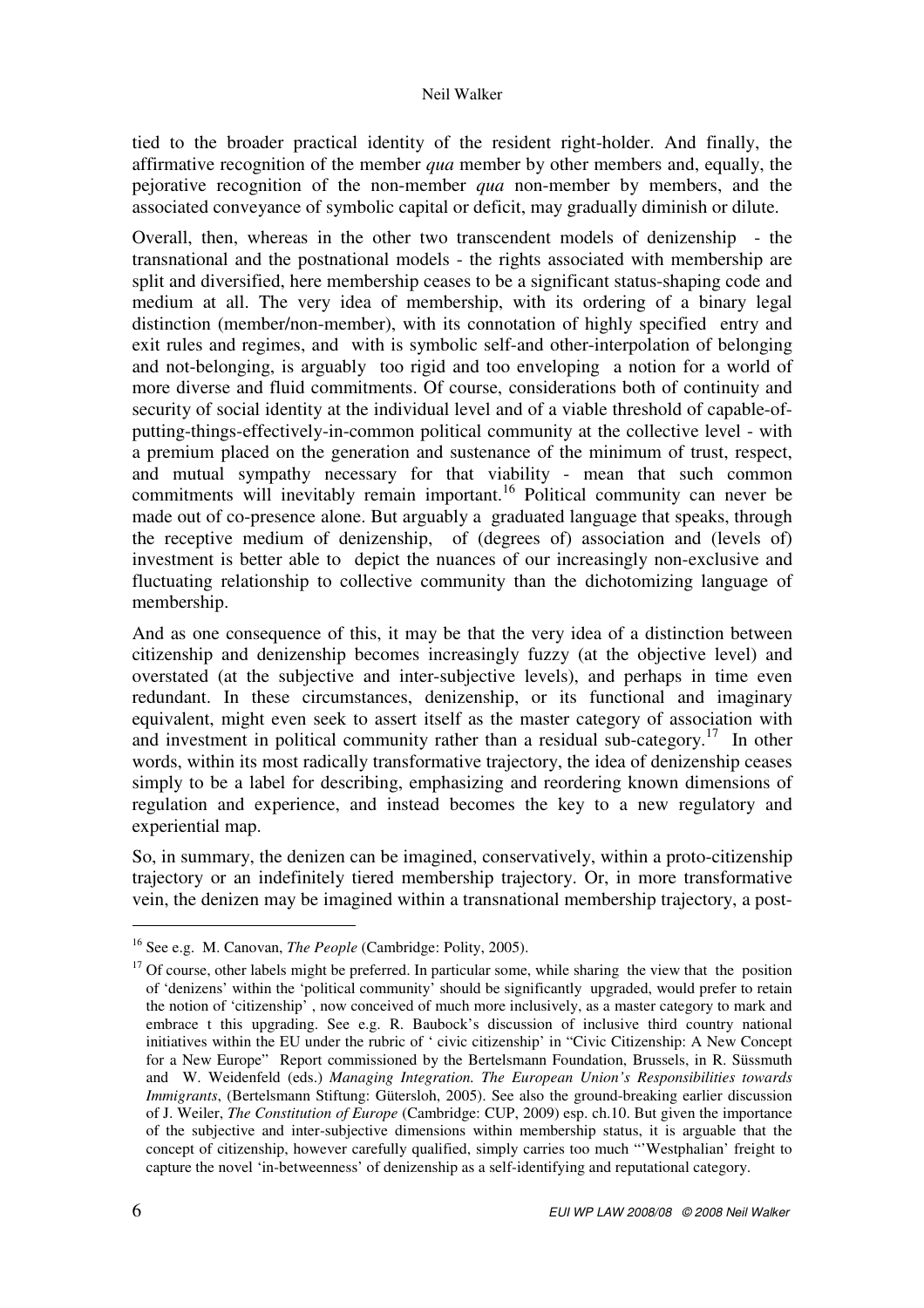national membership trajectory and even, if in a more embryonic fashion, within a postmembership trajectory. In the first case the denizen is climbing the ladder to the highest political status known in the global Westphalian system – national citizenship - and in this regard the only novelty prompted by the renewed prominence of the idea of denizenship is the increased visibility, internal order and, perhaps, accessibility of the rungs on the ladder. In the second case the denizen is nested between the citizen and the visitor and alien in a new but relatively fixed graduated hierarchy of national membership status. In the third case, as we move to the transformative side of the divide, the denizen is a mobile player on the transnational circuit and seeks to take at least some advantage of membership rights and status at all her staging posts. In the fourth place the denizen is a typical inhabitant of a more complex postnational constellation, simultaneously present within and belonging to different and overlapping political communities. And in the fifth and final case the denizen reflects and helps precipitate the marginalization or demise of the very idea of political membership. She possesses a status that transcends fixed status, a membership only of the society of nonmembers, in a new and more fluid configuration of political association and investment.

## **3. The denizen and the future of the EU**

In this final section, I want to draw out some of the implications of the open-endedness of the idea of denizenship for the remaking of political community in the multi-level polity of the EU. Three linked and cumulative points will be developed. These will deal in turn with the strategic, the ideological and the generative dimensions of the debate over denizenship. In each case, as we can see, the idea of denizenship, reflecting the uncertainty and contestation at the heart of this 'in-between' concept, has an ambivalent significance, suggesting both new openings as well as very old forms of closure of political community.

Let us start with the strategic dimension. The key point to stress here is that of deferral. Because particular policies and legal initiatives associated with the membership politics of the European Union have for long been so fragmented across different national sites (given the general reservation of national jurisdiction over the constitutional core of membership status) and supranational sites ( in the EU, both within and outside the context of the Area of Freedom, Security and Justice, and across First, Second and Third Pillars; $18$  and also in the Council of Europe, particularly in the area of electoral law through its Venice Commission<sup>19</sup>) as well as within different functional registers – political rights, social welfare provision, free movement, migration, crime – there remains little sense either of co-ordinated policy projection, or of co-ordinated opposition. Particular policy moves, such as the 2003 EU Directive on Third Country Nationals, or the development of a common visa and asylum policy, or various national, supranational and international initiatives on voting rights, may thus, if considered discretely, be compatible with very different models and trajectories

<sup>&</sup>lt;sup>18</sup> See e.g. N. Walker, 'In Search of the Area of Freedom, Security and Justice: A Constitutional Odyssey', in N. Walker (ed.) *Europe's Area of Freedom, Security and Justice*. (Oxford: Oxford University Press, 2004) pp. 3-41, 5-28.

 $19$  Shaw above n 14.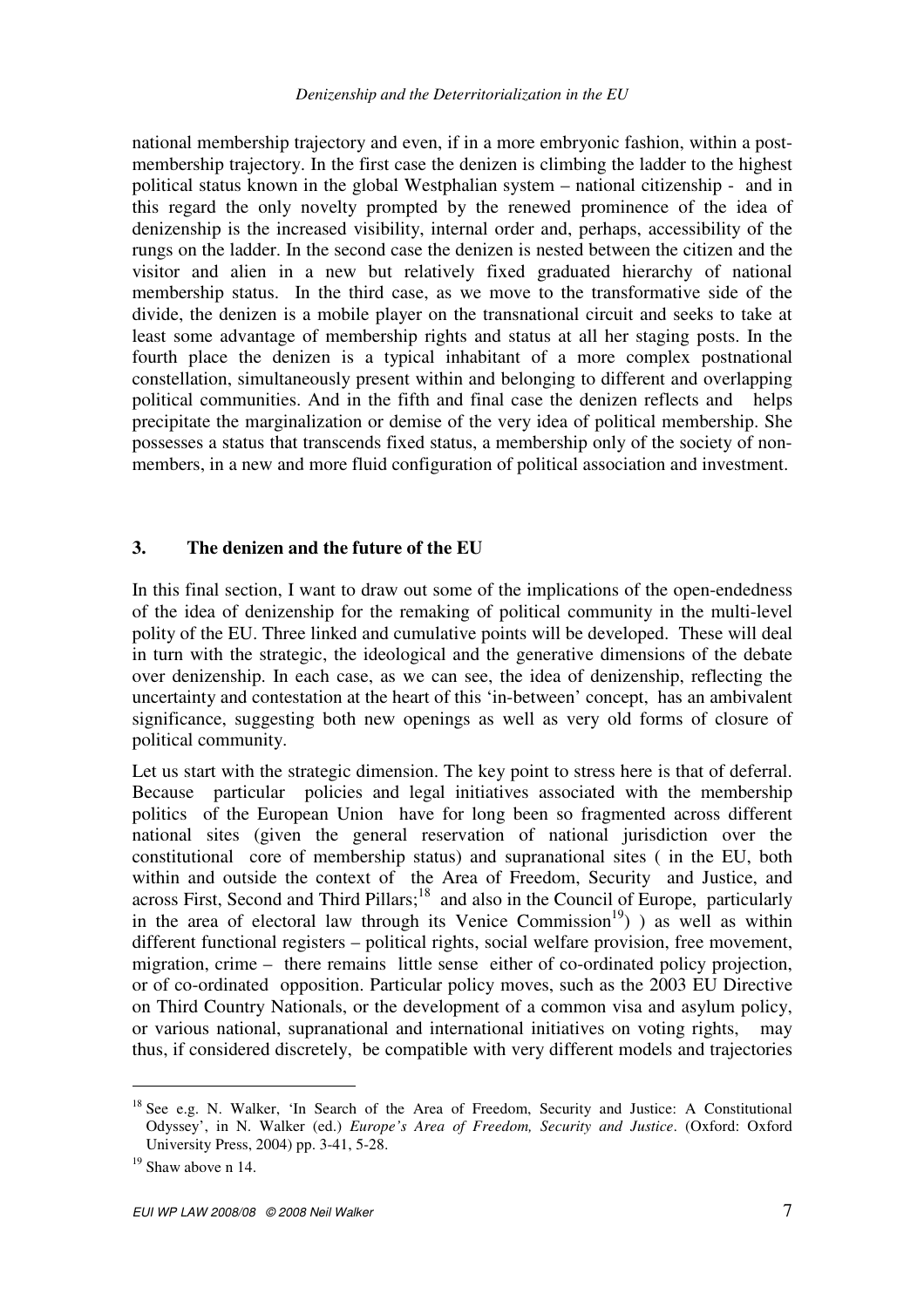of membership politics – trajectories that, as we shall develop below, may or may not stress the idea of denizenship or an equivalent term or sensibility. What is more, the fact that all such models are both *projected* – they presuppose (highly contingent) concerted effort to produce long-term consequences, and are more often left *implicit*  than made explicit – they do not specify the idea of political community on which they are based and may indeed lack any such coherent idea, reinforces the scope for ambiguity-in-the-present and deferred conflict. In this regard, the discourse of denizenship joins a number of other contemporary discourses on the EU – including these on enlargement, (deep and wide for integrationists, shallow and wide for intergovernmentalists) on differentiated integration, (multi-speed for integrationists, deep diversification for intergovernmentalists) and on subsidiarity (integrationist administrative decentralization, state-based intergovernmentalism or regionalism), where the key concept may give nominal direction to but actually radically underdetermines quite diverse, and often opposing, polity visions. $^{20}$ 

In that strategic deferral and open-endedness, moreover, liesthe seeds of starkly different patterns of overall policy development. We can see both the possibilities for positive reconciliation across discrete policy fields – a gradually emerging permissive consensus – and the dangers of incoherent or unacknowledged drift – a conflicted or stalled mobility politics or even an incremental creep towards a highly restrictive approach. Yet if we introduce our second dimension of debate, and add to the strategic issue of deferral an ideological propensity towards positive symbolic investment in a generous politics of mobility in the EU, the picture becomes more nuanced.

What is meant by this idea of a positive symbolic investment is the emergence of an overlapping commitment across most (if by no means all) shades of political opinion in the European Union to portray and present its mobility and membership politics in affirmative terms. Why is this so? In the first place, it is the compensatory flip-side to the coin of immigration restrictions. It represents the 'light-side' of relatively generous inclusion of those who have already established some level of settlement in the EU to accompany and mitigate the 'dark-side' of a politics which, in its economic-and security-driven sensitivity to the possibility of mass movement to the EU from both the South and the East,  $21$  has developed a strong "first gate"<sup>22</sup> of primary immigration regulation through common and lowest common denominator visa and asylum policies and procedures and, indeed, increasingly through the extra-territorialization of control under the auspices of Frontex. The counterbalancing pressure for mitigation towards those who have successfully negotiated the strong first gate is reinforced by the perceived need to counter allegations of double standards, and, indeed, to answer charges of a more general betrayal of the EU's founding principles. The post-Maastricht dual citizenship model, whether portrayed in expansive post-national terms or in more restrictive transnational terms or even in the state-conservative terms of liberal national proto-citizenship, undoubtedly speaks to an openness to progress beyond the stark dichotomies of singular and exclusionary citizenship *within* the EU, especially given its original and abiding commitment both to the 'four freedoms' and to

<sup>&</sup>lt;sup>20</sup> See e.g. N. Walker, "Constitutionalising Enlargement, Enlarging Constitutionalism" (2003) 9 ELJ 365-85.

 $21$  V. Guiraudon. The constitution of a European immigration policy domain: a political sociology approach "(2003) 10, *Journal of European Public Policy*, 263-282.

 $22$  Hammar, above n. 1.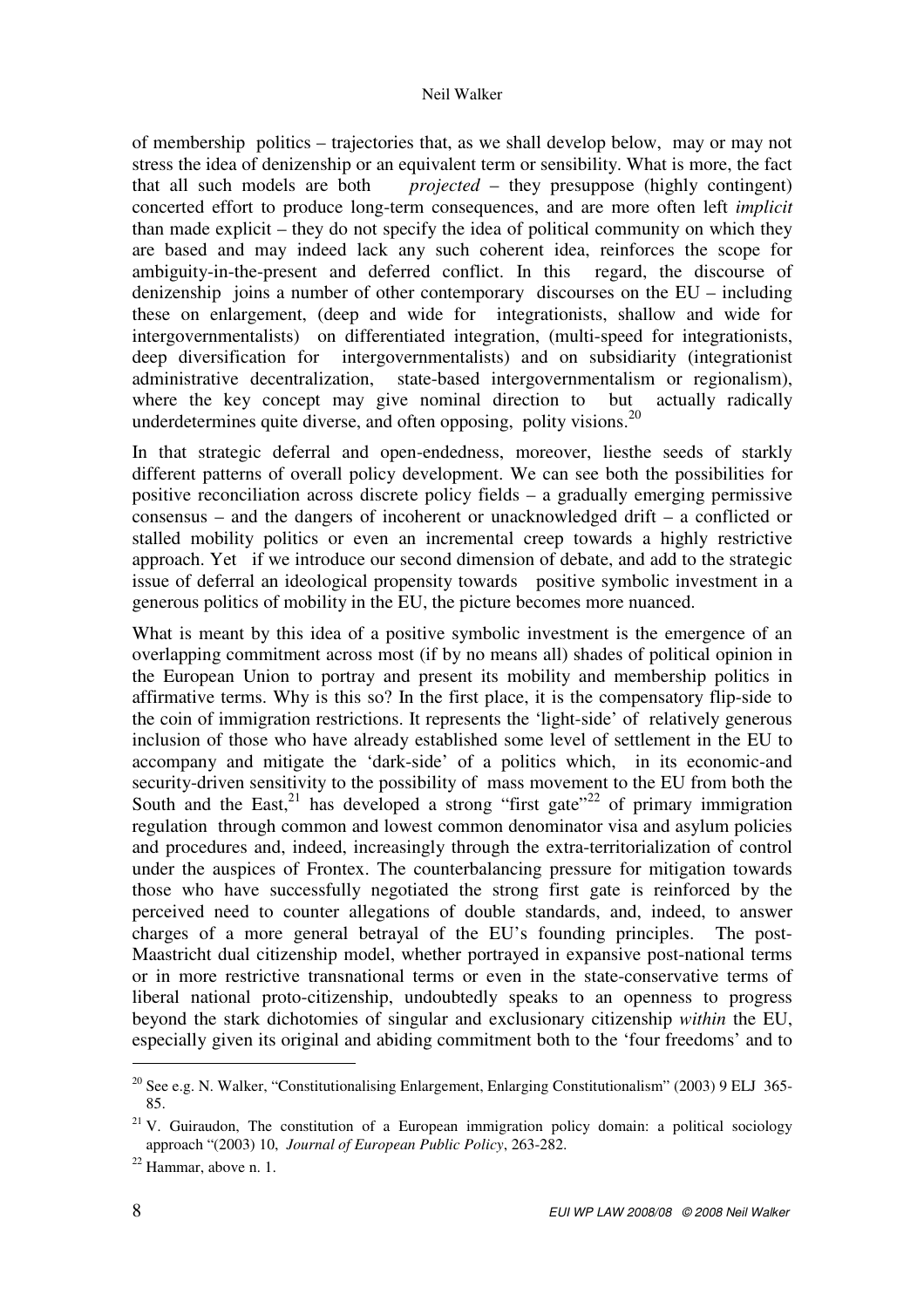an open-ended mission of Europe-wide enlargement. So it becomes difficult not to countenance the overcoming of that same binary logic in respect of third country nationals themselves with a strong *de facto* claim to be considered similarly 'internal' to the EU.

Yet, for all the spread of a more inclusive membership discourse, the danger with such an ideologically inflected politics is obvious. The division between citizen and alien may no longer look so stark, yet this does not mean that an axiomatic distinction between insiders and outsiders no longer holds. Rather, it may simply be in the process of being displaced, the neuralgic point of migratory politics and membership access gradually shifting backwards from the phase of settlement to questions of initial entry and reception.  $^{23}$  On this view, denizenship is no longer an impossible category, but it is still liable to be treated as a scarce resource and as an exceptional condition. It threatens to become an elite – and so marginal - status within a multiple lock system of movement rather than the emblem of a commitment to move beyond such a restrictive regime.

This ideological reinforcement of the double-edge of membership and mobility politics brings us, finally, to what may be termed the generative dimension of the denizenship debate. What we are concerned with here is the way in which perspectives on denizenship are both informed by and in their turn inform broader 'existential' contestation about the nature of the EU polity. If we treat the emergence of the EU constitutional debate in the opening years of this century not as an isolated 'moment' but as the product of a deeper historical dynamic, what may prove to be its most telling legacy - even allowing for the symbolic banishment of the Constitutional Treaty in by the European Council in the summer of 2007 following the prolonged ratification crisis and its replacement with an old-fashioned (and as yet unratified) Reform Treaty - is the way in which it has helped to establish as a lasting item on the supranational political agenda a type of reflexively generative politics.<sup>24</sup> By this I mean a politics which, on account of the cumulative growth in the breadth and depth of the supranational economic and social agenda over 50 years, has undergone a qualitative shift. It is a politics which, in the face of such remorseless expansion, can no longer treat the EU as the simple creature or delegate of other (national) polities, and so has been gradually forced to confront and engage with the question of EU's own status as a distinct (and distinctive) polity, and so, it follows, with its *constituent* arrangements *qua* polity – with the proper generative source of its programme politics. It is a politics in which, therefore, any attempt to ignore or avoid this 'polity turn' and to seek to stick or to revert to an older and more modest model whereby the legitimacy of the EU among *all relevant constituencies* may be secured or sustained in purely programme content and "output"<sup>25</sup> terms, seems doomed to insufficiency. It is a politics, moreover, which, just by virtue of this 'polity turn,' has come to posit and presupposes a collective "we" as

<sup>23</sup> See e.g. the essays collected in D. Bigo and E. Guild (eds) *Controlling Frontiers* (Aldershot: Ashgate), 2005.

 $^{24}$  N. Walker, 'After finalité' The Future of the European Constitutional Idea' in G. Amato, H. Bribosia and B. de Witte (eds), Genèse et destinée de la Constitution européenne (Brussels: Bruylant, 2007). See also A. Somek "Postconstitutional Treaty" (2007) 8 GLJ

<sup>25</sup> F. Scharpf *Governing in Europe: Effective and Democratic?* ( Oxford: OUP, 1999).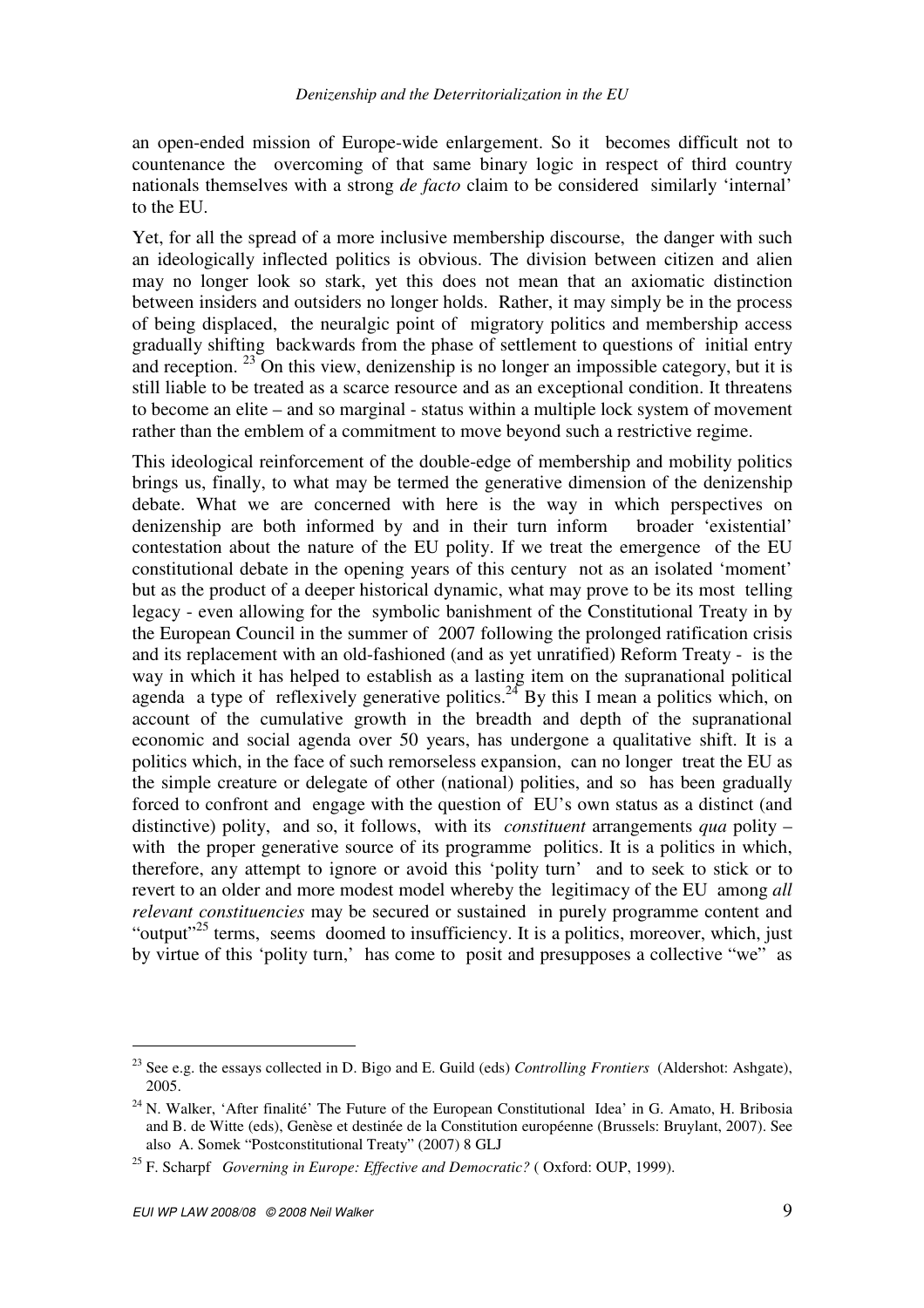the ongoing author and subject of the  $EU - a$  first person plural which both frames and is reframed by the generative process.<sup>26</sup>

The politics of denizenship impact upon this broader generative process at two levels. First, and most obviously, denizenship politics provides a tangible instance of contestation over the reflexive "we" of the EU polity. As the complex, uneven, multisite debate over electoral rights at subnational, national and European levels demonstrates, part and parcel of a generous recognition of the status of denizens is the permission and encouragement of them to become co-legislators of their own developing status, practical identity and rights provision. Equally, part and parcel of a less generous recognition is to deny this self-legislating imperative.<sup>27</sup> In either case, of course, there may be a (virtuously or viciously) circular tendency for the method of inclusion/exclusion chosen in pursuit the politics of membership to corroborate the conception of membership which underpins the method chosen.

Yet this is just the most visible tip of the iceberg. The idea of denizenship is important not only for denizens themselves – and for their place in the generative politics of the EU, but also for the fate of these generative politics more generally. As the constitutional debate demonstrated, a reflexively generative politics both requires and stimulates different conceptions of the compound European 'demos' – different models or imaginaries of self-authorization. And paradoxically, precisely because the question posed is concerned to identify the deepest basis of supranational authority and the most authentic expression of collective selfhood, there can be no *pre-authorized* way to secure a definitive resolution to the contest between these different imaginaries. The recent and more intense constitutional phase of the reflexively generative politics is indeed witness to this. It has seen the stressing and reinforcement of the lines – always part of the background shading of EU politics – separating one cluster of views which – under the liberal national sign – holds that the EU should remain largely a statederivative organisation based on the aggregation of demoi, from another cluster of views which – under the liberal national-transcendent sign – holds that the EU should rest on a multi-level and overlapping configuration of demoi at both national and supranational levels, and, finally, from a third perspective which - in a manner which threatens to become liberal nationalism writ large – tends to comprehend the EU in terms of the incipient development of a single, all-embracing  $EU$ -wide demos.<sup>28</sup> The danger, of course - one that became palpable in the public reception of the Constitutional Treaty and which, since the polity legitimacy of the *existing* EU order was precisely what was put squarely at issue there for the first time, can find no long term relief and resolution in the failure of that Treaty - is that the EU's existential question becomes an existential crisis; that its reflexively generative politics becomes stalled – stuck in an antagonistic groove.

<sup>&</sup>lt;sup>26</sup> See e.g. H. Lindahl, (2007) "The Paradox of Constituent Power: The Political Self-Constitution of the European Union" 20 *Ratio Juris* 

 $27$  Shaw n14 above

 $^{28}$  For discussion of the different polity visions pursued in the Constitutional Treaty debate, see e.g. N. Walker, "Europe's Constitutional Momentum and the Search for Polity Legitimacy" (2005) 4 *International Journal of Constitutional Law* , 211-238. For a taxonomy of views on EU citizenship which closely tracks the three main polity visions – see S. Besson and A. Utzinger "Introduction: Future Challenges of European Citizenship – Facing a Wide-Open Pandora's Box" (2007) 13 ELJ 573- 590, at 588.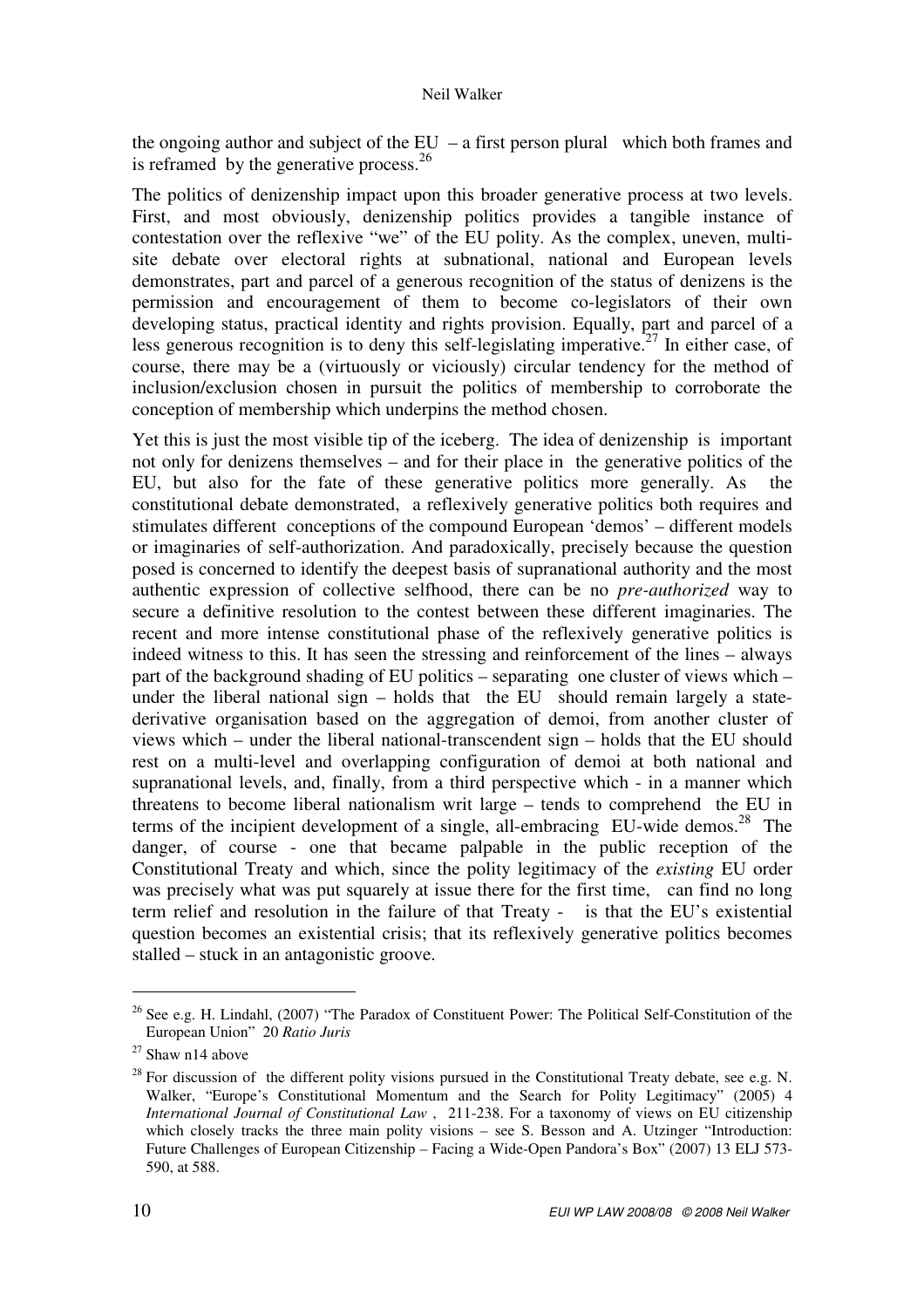On what basis, if at all, is a movement towards reconciliation of the different imaginaries of self-authorization possible? What is telling is the extent to which the dominant imaginaries of self-authorization, or at least those that dominate public debate, continue to be coded and calculated through citizenship. Whether or not a confederal, a multi-level or a proto-federal solution is imagined, the basic ingredients of the various self-authorizing solutions tend to be understood in terms of citizenship and the kinds of fixed and high qualification criteria and encompassing modalities of status and selfunderstanding, and so strong conceptions of political identity, we associate with citizenship – even under the EU's explicitly postnational and dualistic model. And given that these putative solutions tend to distinguish and distance themselves from the others in just such terms – either by virtue of attachment to a dominant collective political identity (in the confederal and federal models) or in recognition of a particular accommodation of multiple but strong collective political identities (as in the multilevel model)), the contributory influence of the basic ingredient of citizenship towards a fractured generative politics is hard to deny.

It is against this backdrop that it becomes possible to imagine the idea of denizenship being introduced as a more or less significant leavening agent in the recipe of polity legitimacy. The emergence of a new basic template (or even of a significant supplementary template) of political attachment by voluntary association and investment rather than by fate or affinity, and one that operates as a matter of degree rather than kind, simply provides far fewer cues for the kind of antagonistic posing of different imaginaries of supranational self-authorization than do more traditional templates of collective identity.

But of course, even to voice the potential of the denizenship idea to unblock the generative politics of the EU is to underline how difficulty it would be for that potential to be fulfilled. If the strategic and ideological politics of denizenship, for all their limitations, possess a progressive dimension, the connection between denizenship politics and more fundamental generative politics seems at first sight less promising. For what makes the denizenship solution attractive here, namely its apartness from the powerful and resilient tendency of contemporary generative politics to be coded in the less fluid and more distinguishing and divisive language of citizenship, is the very same factor that makes us doubt its plausibility. The danger is that the denizenship question will, at best, remain marginalised from and overshadowed by the concerns of generative politics, and at worst will be used negatively to reaffirm certain fixed positions, especially those on the nationalist end of the spectrum of imaginaries of selfauthorization.. For instance, if we look at the French and Dutch referendum debates of 2005, the denizen – whether as Polish plumber, secular Turk or Middle Eastern Muslim - was often employed as a key negative archetype – an important figurative resource in the offensive against more inclusive positions within the EU's generative politics.<sup>29</sup>

Yet we should not conclude from this experience that the denizenship discourse is fated to marginalization or pejorative manipulation. We should not make light of the strategic and ideological considerations in favour of a more progressive use of denizenship

<sup>&</sup>lt;sup>29</sup> See e.g. M. Berezin "Appropriating the 'No': The French National Front, the Vote on the Constitution", and the 'New' April 21." (2006) 39 *Political Science and Politics* 269-272 .R. Dehousse 'The Unmaking of a Constitution: Lessons from the European Referenda' (2006) 13 *Constellations*, 151- 164.